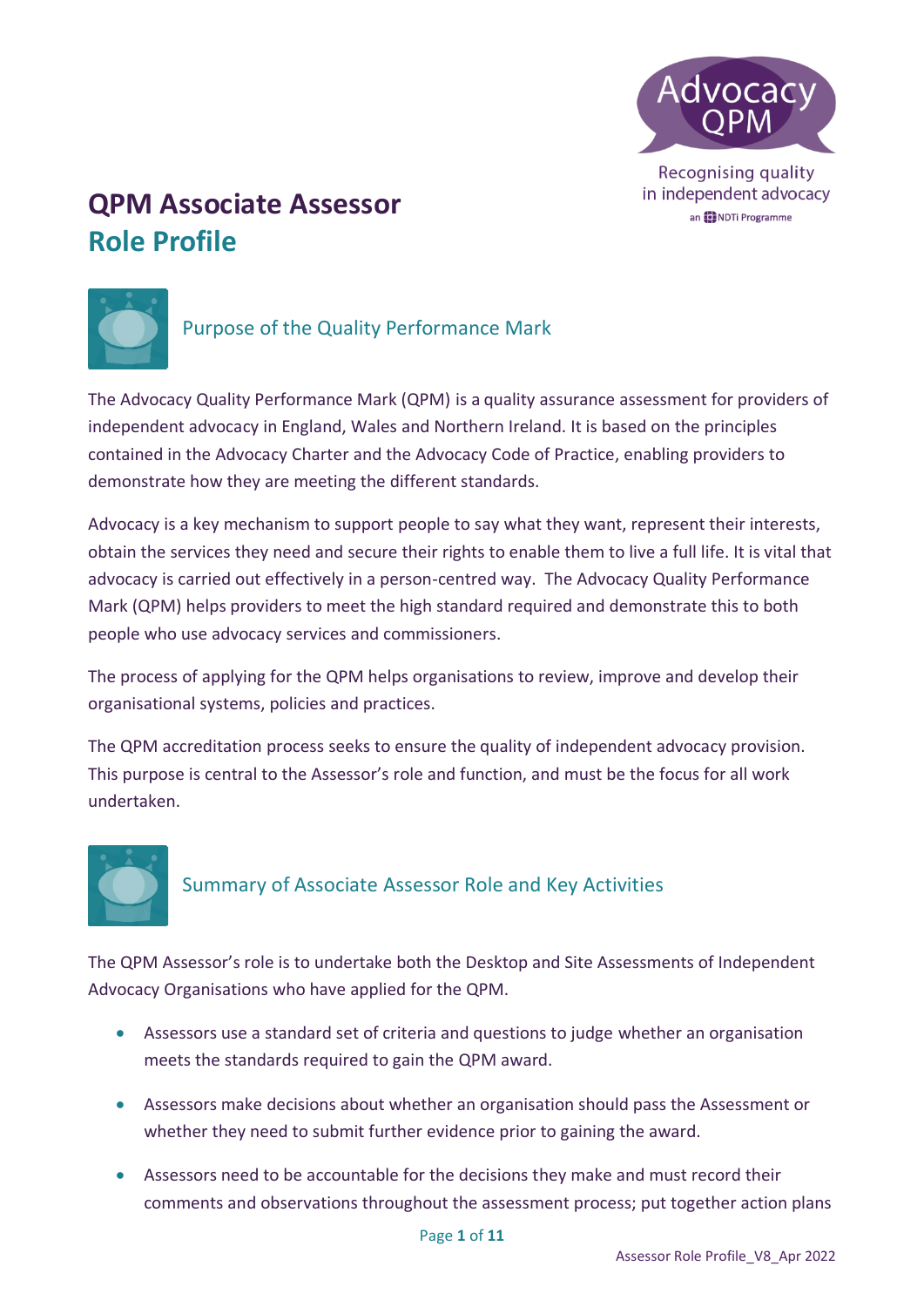for improvement activities and write evidence-based desktop assessment reports and a final assessment report.

- Assessors manage the relationship with the organisation they are assessing from the time they begin the Desktop Assessment.
- Assessors maintain meaningful and timely correspondence and communication with the QPM Support Team, and liaise directly with organisations to ensure all parties are clear and up-to-date on what is happening at each site they are responsible for.
- Assessors will use the NDTi email account assigned to them for all correspondence with QPM organisations.
- Assessors will use the templates and guidance materials the QPM Support Team provides, taking care to ensure written reports are accurate, evidence based, concise and use Plain English. Assessors are responsible for proof reading their work and applying agreed filing/naming conventions to all documents produced and shared with QPM organisations.
- Assessors must ensure that final drafts of information and reports produced are shared with the QPM Support Team, who will undertake final checks, file and log the documents before arranging safe despatch of the information or report to the relevant client/organisation.
- Assessors commit to undertake and complete all activities in line with the **QPM Assessment Timeline** shown in **Appendix 1**.
- Assessors undertake to declare potential conflicts of interest at the earliest possible opportunity. On potentially being assigned to assess an organisation that is known to them, in whatever capacity, the assessor will discuss the potential conflict with the Awards Manager, who will determine if the assessor may continue with the planned assessment.



## Communication

In order to effectively discharge the role and duties of Associate Assessor, we ask that our team members:

- Review and accept our **Privacy Notice** for the collection, use and storage of personal or sensitive data, as shown in **Appendix 2.**
- Provide us with a short biography and good quality 'head and shoulders' photograph for use on the NDTi/QPM website
- Accept an invitation to connect and keep in touch with the QPM Team through online platforms and fora, proactively posting updates and responding to actions assigned to them, confirming when these are complete.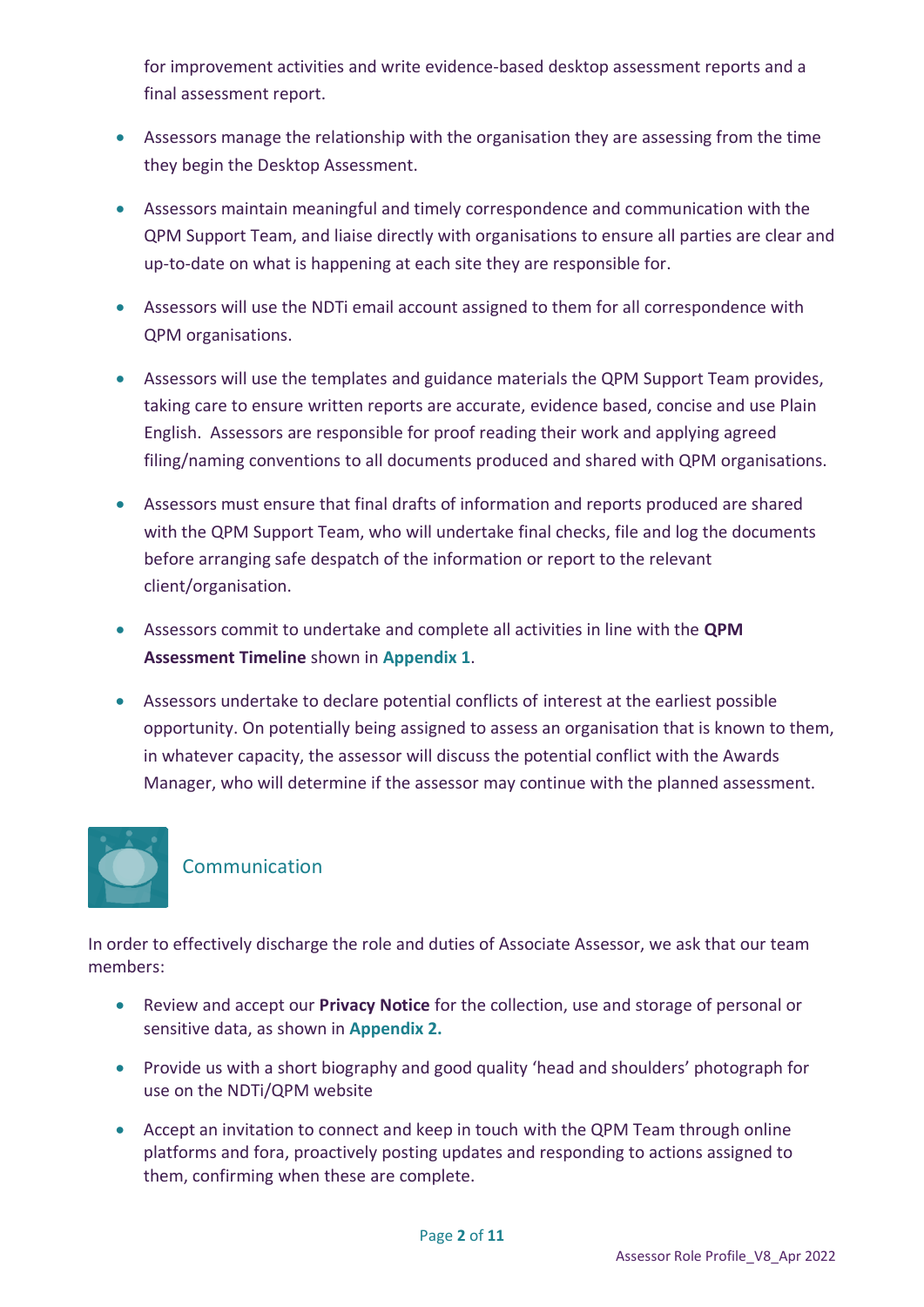

## Training and development

Assessors commit to continuing professional development in order to ensure subject knowledge and expertise is current, at no cost to NDTi. To support associates to undertake the role of QPM Associate Assessor, NDTi undertake to:

- Provide timely training and development activities that directly support the assessor to fulfil the requirements of the role and maintain consistent, un-biased, informed feedback and support to applying organisations.
- Share relevant information and resources online and encourage assessors to also share relevant guidance and useful documents and tools in this forum.
- Arrange 'shadowing' opportunities with colleagues to embed or develop skills and knowledge required to undertake the role.



## Person specification

The QPM associate assessor person specification details the essential subject knowledge, behaviours and personal attributes NDTi expects that everyone undertaking assessments should possess.

## **Essential**

## **Subject Knowledge**

- Good knowledge of current health and social care agendas and relevant legislation as well as championing personalised approaches that enable people to identify their own needs and make choices about how they are supported to live their lives.
- Knowledge and experience of delivering an/or managing Independent Advocacy services, including statutory and non-statutory advocacy as well as non-instructed advocacy
- Working knowledge of the application of the Advocacy Charter and Advocacy Code or Practice
- Working knowledge of best practice delivery of IMCA, IMHA, Care Act Advocacy, IPA, NHS complaints advocacy and Advocacy for Children and young people.
- Experience in/knowledge of the delivery of services to people at risk of exclusion
- Good knowledge of organisational development theory and practice; how to implement and support organisational and system-wide change
- Working knowledge of GDPR and the Data Protection Act and commitment to ensuring confidentiality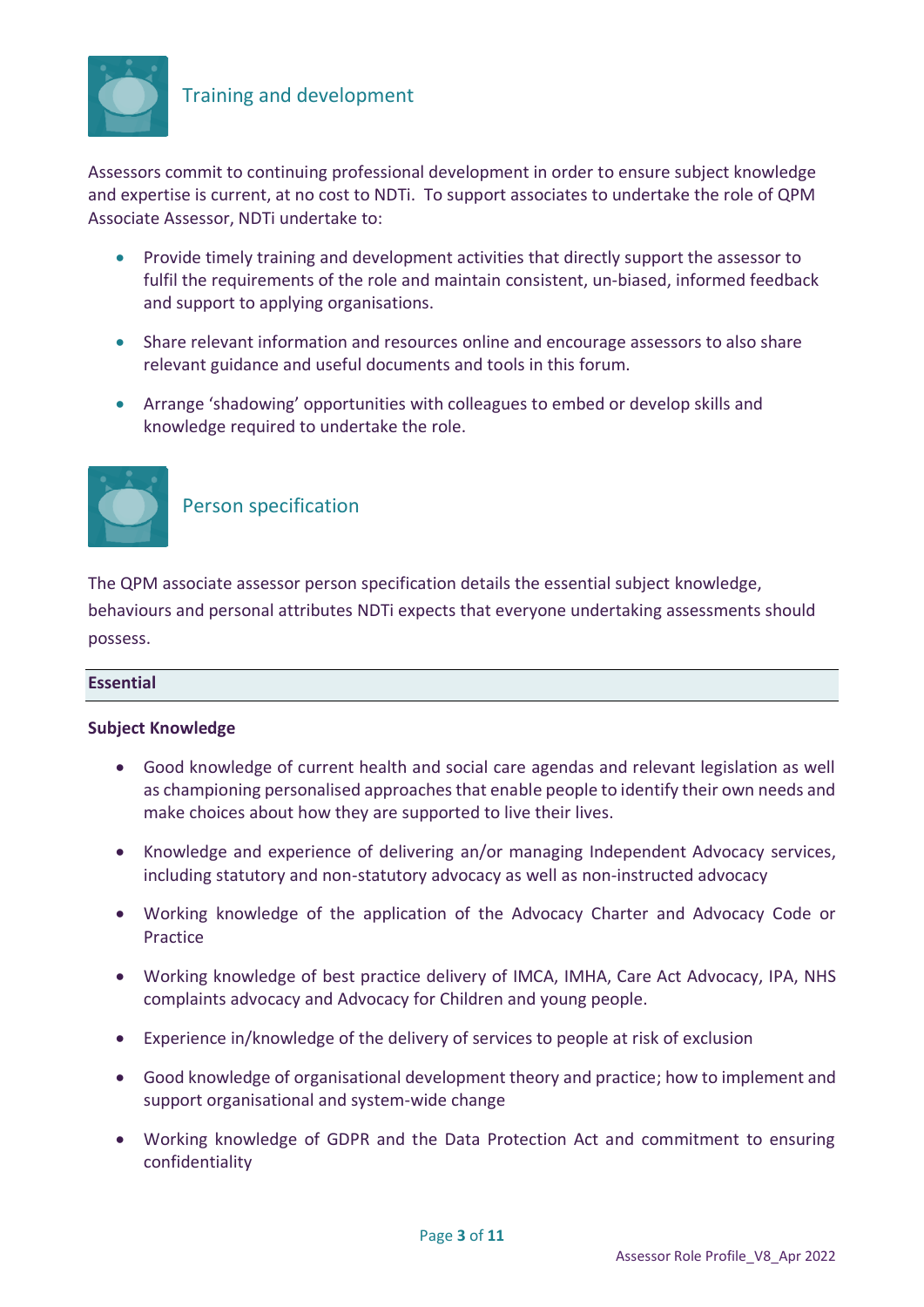- Practical knowledge of key HR and operational policies and procedures, including GDPR and Data Protection, Confidentiality, Equity, Diversity and Inclusion , Recruitment, Induction and Development
- Knowledge of relevant legislation and associated guidance, Care Act, Social Services and Wellbeing (Wales) Act, Human Rights Act, Mental Health Act, MCA 2005 and MCA Amendment Act
- Knowledge of Safeguarding legislation and best practice guidance in England and Wales, including when and how to raise a safeguarding concern

## **Delivering results**

- Strong assessment and evaluation skills ability to use judgement and apply set criteria, be clear, fair, balanced and evidence based in their approach and conclusions
- Strong writing/report writing skills able to express themselves concisely and uses Plain English
- Good working knowledge of Microsoft Office applications and online collaborative platforms, together with the ability to present information accurately and professionally
- Very strong interpersonal, speaking and presentational skills
- A supportive team player who brings the best out of others
- Strong organisational skills

### **Personal attributes**

- A commitment to the equality and rights of excluded people, the promotion of inclusion and social justice and a belief in people who use public services being in control of their lives and supports
- An ability and willingness to travel regularly
- Committed to the role of QPM Assessor, ability to represent NDTi and has flexibility to respond to needs of the scheme

#### **Desirable**

• Experience of assessing/quality assurance in a service setting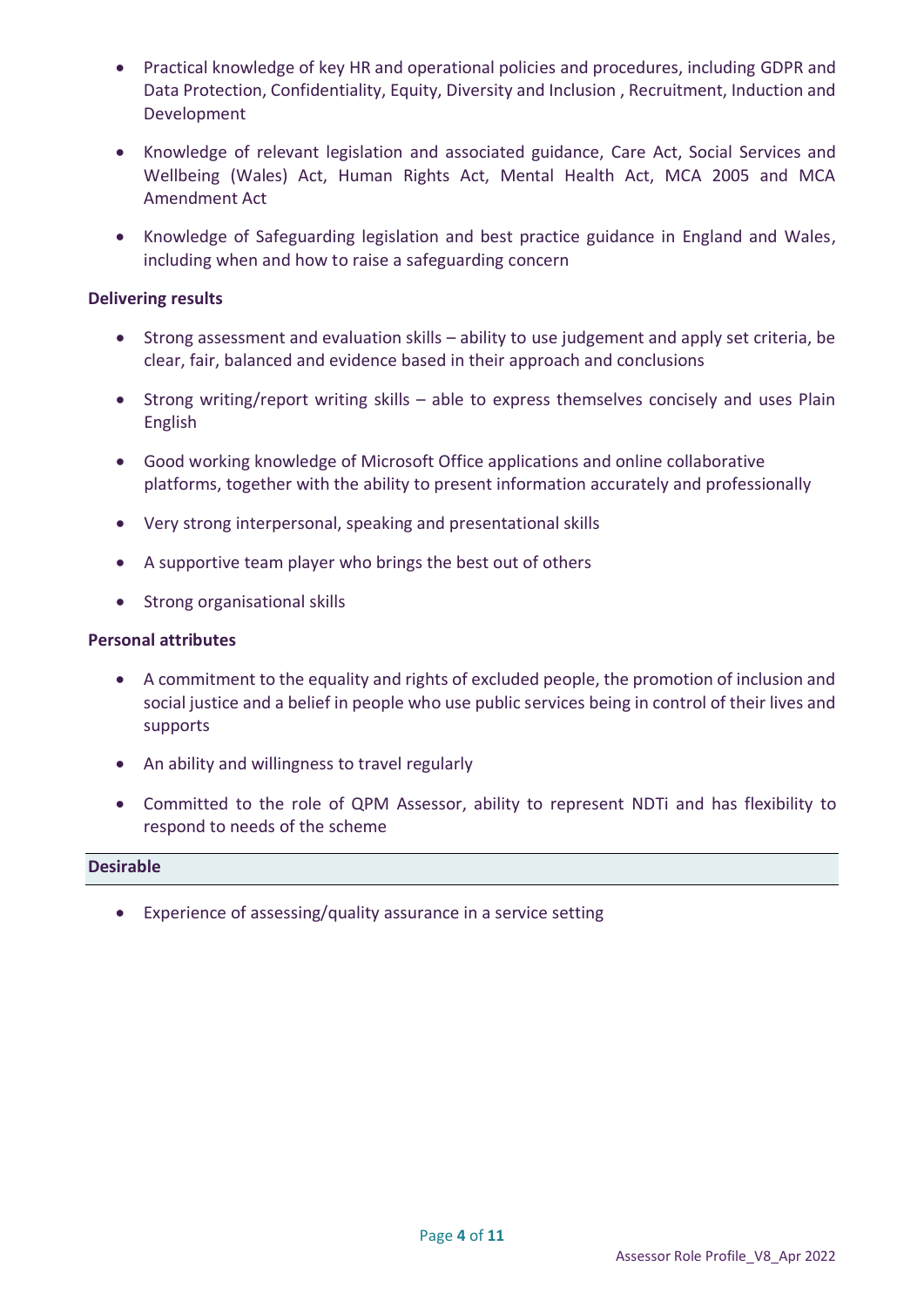## Appendix 1



The QPM Assessment Process What you (and we) can expect to happen next

| The timeline                                                                                           | <b>Action</b>                                                                                                                                                                                                                                                                             |
|--------------------------------------------------------------------------------------------------------|-------------------------------------------------------------------------------------------------------------------------------------------------------------------------------------------------------------------------------------------------------------------------------------------|
| <b>To commence working</b><br>towards achieving the<br><b>Quality Performance Mark</b><br>(QPM)        | You will need to complete and submit the Pre-Assessment<br>$\bullet$<br><b>Questionnaire</b><br>We will establish if your organisation is or is not eligible to<br>$\bullet$<br>undertake the QPM assessment                                                                              |
| <b>Within 10 working days</b>                                                                          |                                                                                                                                                                                                                                                                                           |
| of your completing the Pre-<br><b>Assessment Questionnaire</b>                                         | We will confirm receipt of your Pre-Assessment<br>$\bullet$<br>Questionnaire, raise any queries we may have at this early<br>stage and, provided that you meet our eligibility criteria,<br>prepare and issue a <b>Working Agreement</b> (our contract with<br>you) for your organisation |
| <b>Within 14 days</b><br>of receiving your Working<br>Agreement                                        | You will review, complete and sign to say that you agree<br>the terms and conditions of applying to gain the QPM, and<br>return the signed Working Agreement to us                                                                                                                        |
|                                                                                                        | You will let us know if any changes are needed or if, for<br>$\bullet$<br>any reason, you do not feel able to agree the terms and<br>conditions we require your organisation to sign up to                                                                                                |
| <b>Within 2 weeks</b><br>of returning your signed<br><b>Working Agreement</b>                          | You will receive your <b>Assessment Workbook</b> and further<br>$\bullet$<br>guidance outlining what to do next                                                                                                                                                                           |
|                                                                                                        | We will send you an invoice for the first payment of your<br>$\bullet$<br>agreed fee                                                                                                                                                                                                      |
|                                                                                                        | You will pay our invoice within 28 days (Pay Point 1)                                                                                                                                                                                                                                     |
| <b>Within 3 months</b><br>(but not longer than 6<br>months)<br>of receiving the Assessment<br>Workbook | You will have completed any preparatory and<br>development work needed, filled in the Assessment<br>Workbook and returned this to us                                                                                                                                                      |
|                                                                                                        | You will have sent us all policies, documents and case files<br>$\bullet$<br>and reports requested                                                                                                                                                                                        |
|                                                                                                        | We will confirm receipt of documents, let you know if<br>$\bullet$<br>anything is unclear or missing and share all files with the<br>nominated Assessor                                                                                                                                   |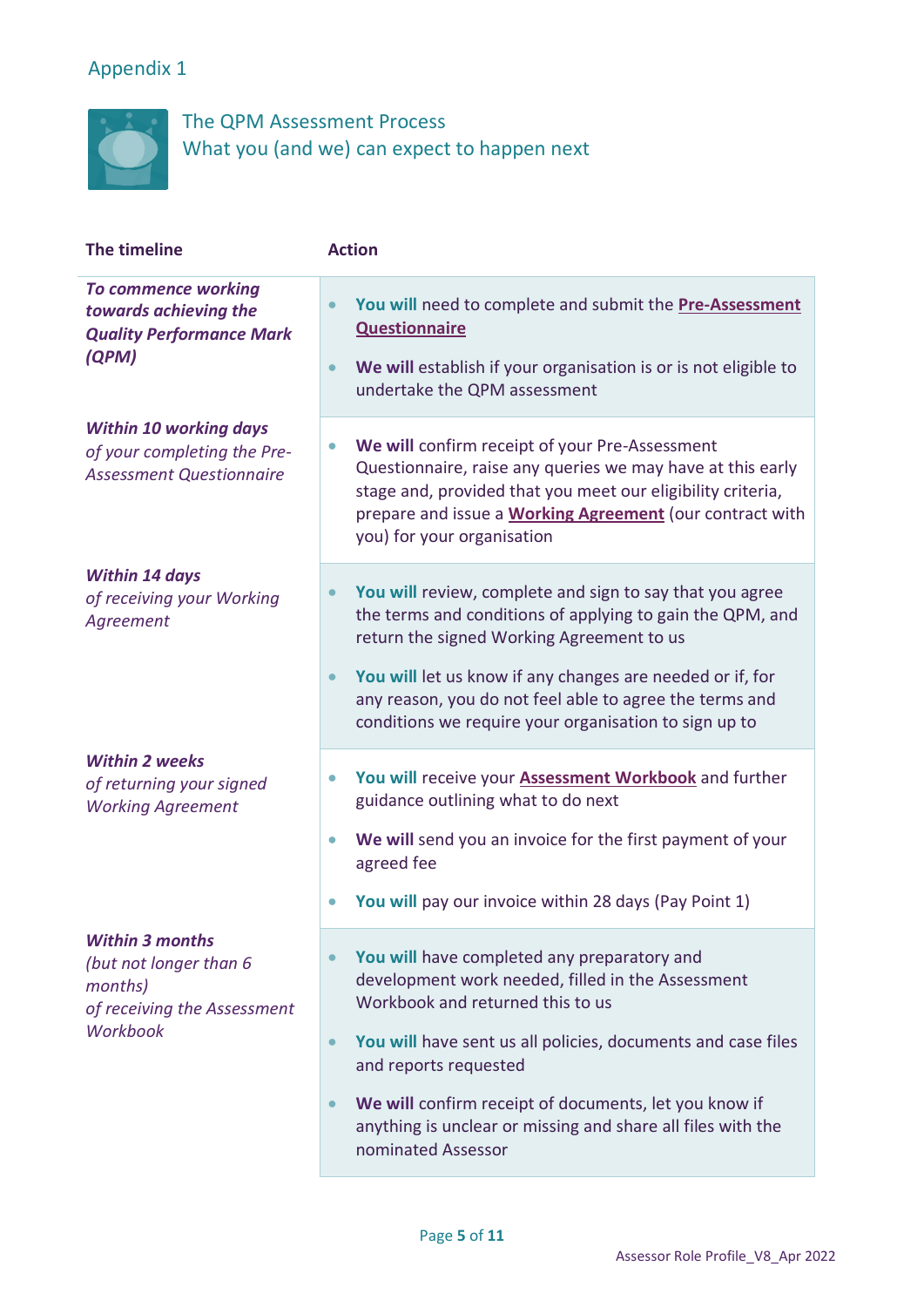| The timeline                                                                                                        | <b>Action</b>                                                                                                                                                                                                                                                                                                                                                                                                                                                                                                                         |
|---------------------------------------------------------------------------------------------------------------------|---------------------------------------------------------------------------------------------------------------------------------------------------------------------------------------------------------------------------------------------------------------------------------------------------------------------------------------------------------------------------------------------------------------------------------------------------------------------------------------------------------------------------------------|
| <b>Within 4 weeks</b><br>of our Assessor receiving your<br><b>Assessment Workbook</b>                               | We will advise you of the outcome of the Assessor's<br>$\bullet$<br>review at Desktop Assessment stage<br>We will prepare a short report that outlines any<br>$\bullet$<br>developments/actions required prior to site assessment<br>We will invite you to proceed to Site Assessment stage, if<br>$\bullet$<br>and when you successfully complete Desktop Assessment<br>stage                                                                                                                                                        |
| <b>Within 2 weeks</b><br>of receiving an outcome at<br><b>Desktop Assessment stage</b>                              | You will notify us of your intentions should your<br>$\bullet$<br>organisation not be successful at this stage<br>If progressing, we will work with You to agree dates and<br>$\bullet$<br>plan for our Assessor to visit you, your team and people<br>who use your services<br>We will send you an invoice for the secondment payment<br>$\bullet$<br>of your agreed fee<br>You will pay our invoice within 28 days (Pay Point 2)                                                                                                    |
| As soon as is practicable<br>Following discussions and<br>planning between our<br>Assessor and you and your<br>team | We will provide you with a draft agenda for our visit<br>$\bullet$<br>You will arrange for the people we need to meet with to be<br>present and will brief them about what to expect                                                                                                                                                                                                                                                                                                                                                  |
| Within $4-6$ weeks<br>of a successful outcome at<br>Desktop stage                                                   | We will come and visit you and conduct what we call a Site<br>Assessment<br>We will have pre-prepared questions and areas of your<br>$\bullet$<br>work that we will want to discuss in greater depth<br>You will let us know about anything you feel is important,<br>$\bullet$<br>but was not reflected in your submission at Desktop stage<br>We will indicate the likely outcome(s) of your Assessment.<br>It may not be possible for your Assessor to positively assert<br>if your organisation has passed or failed at this time |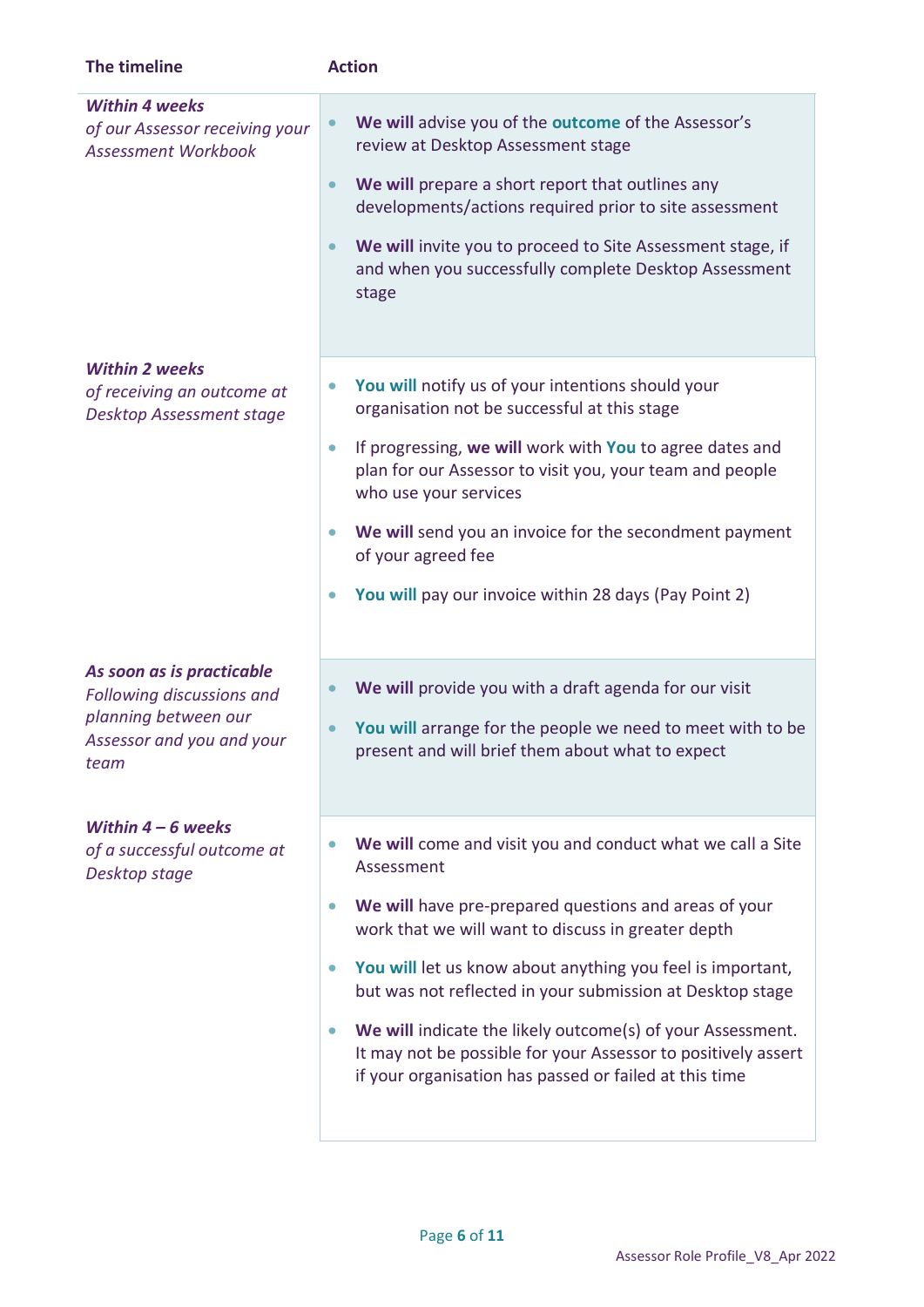| The timeline                                                                            | <b>Action</b>                                                                                                                                                                                                                                                                                                                            |
|-----------------------------------------------------------------------------------------|------------------------------------------------------------------------------------------------------------------------------------------------------------------------------------------------------------------------------------------------------------------------------------------------------------------------------------------|
| <b>Within 4 weeks</b><br>of visiting you and<br>undertaking a Site<br><b>Assessment</b> | We will provide you with an Assessment Report that will<br>$\bullet$<br>detail the outcome of your QPM Assessment, and may<br>include further actions that you must take before the<br>Award can be granted. Occasionally, our Assessor may ask<br>you to provide further information or documentation to<br>substantiate their decision |
|                                                                                         | Should your organisation fail to achieve the Award, we will<br>$\bullet$<br>explain what areas you need to further develop, or<br>evidence, and outline the options open to you at this stage                                                                                                                                            |
|                                                                                         | We will provide organisations who meet the standards and<br>$\bullet$<br>specifications of the QPM with the Award and confirm the<br>conditions and timeframe on which it is granted                                                                                                                                                     |
|                                                                                         | We will provide you with a certificate, an electronic Award<br>logo and help you to celebrate your success publicly                                                                                                                                                                                                                      |
| <b>Within 2 weeks</b><br>of receiving the Assessment<br>Report                          |                                                                                                                                                                                                                                                                                                                                          |
|                                                                                         | You will provide your response to the Assessment Report<br>$\bullet$                                                                                                                                                                                                                                                                     |
|                                                                                         | You will email to us your Organisation's logo for inclusion<br>$\bullet$<br>on the register of QPM Award holders                                                                                                                                                                                                                         |
|                                                                                         | We will display your organisations details on the register of<br>$\bullet$<br>QPM Award holders and ask that you verify the details are<br>correct                                                                                                                                                                                       |
|                                                                                         | You will let us know how you intend to proceed, should<br>$\bullet$<br>your organisation be unsuccessful at Site Assessment stage                                                                                                                                                                                                        |
|                                                                                         |                                                                                                                                                                                                                                                                                                                                          |

This timeline of activity is important, as it helps to ensure that both parties are aware of the commitment they undertake in working to achieve the QPM and the relative time periods available for completion, submission and review at each key stage.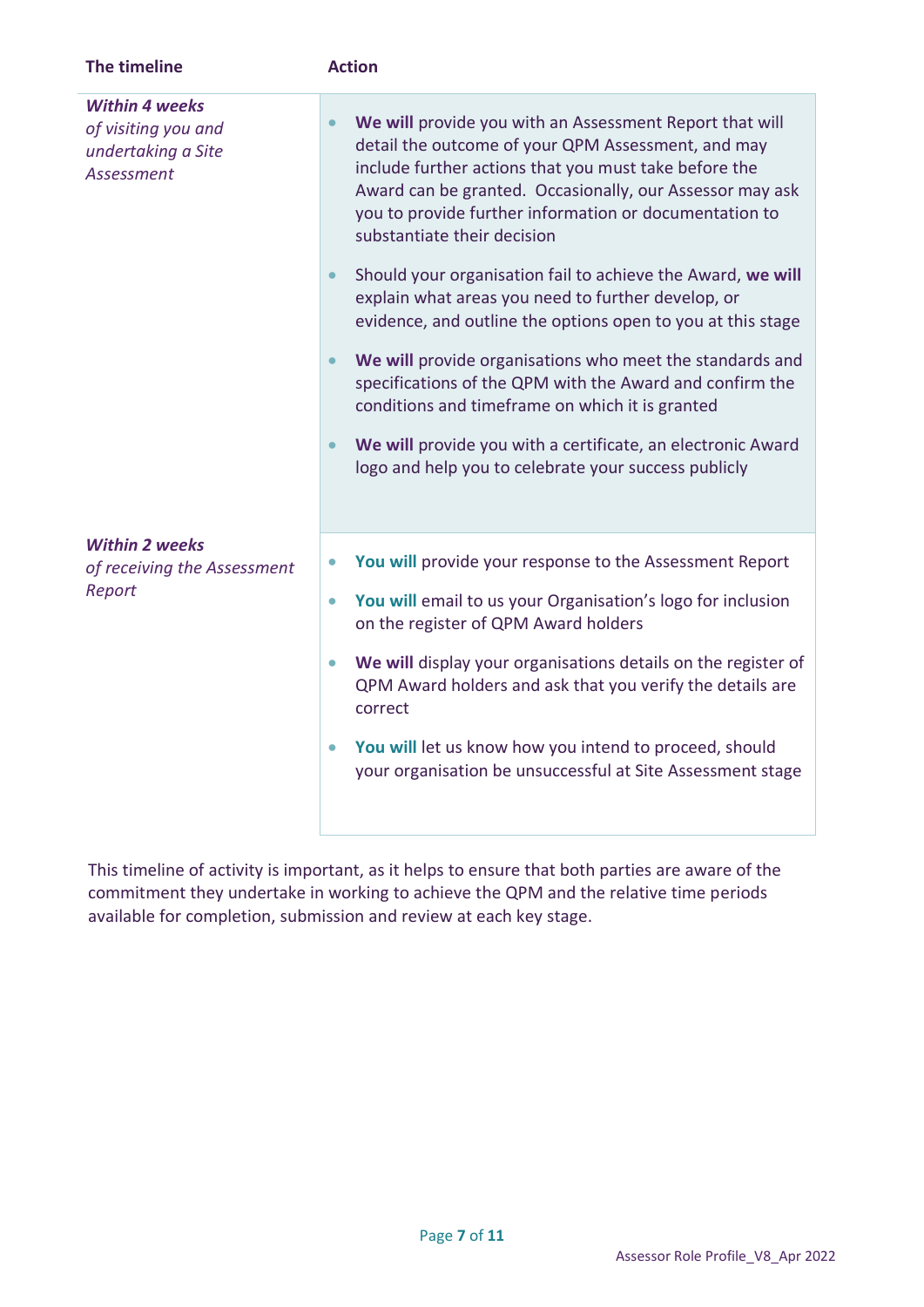## **Data Protection (GDPR) Privacy Notice**



## **NDTi Associate**

## **Information you need to know:**

The National Development Team for inclusion (NDTi) is a not for profit organisation working to enable people at risk of exclusion, due to age or disability, to live the life they choose. NDTi has been working with communities, government, health and social care professionals for 25 years to ensure that people with disabilities of all ages are given choice and control over their own lives. Further information about NDTi can be found at **<https://www.ndti.org.uk/>**.

NDTi is the Data Controller for your information.

The Data Protection Officer is: Sally Richens, Director of Resources, NDTi, 4 Queen Street, Bath, BA1 1HE. Tel: 01225 255 268 Email: **[office@ndti.org.uk](mailto:office@ndti.org.uk)**.

Our representative and main point of contact for this project or activity is Gail Petty, QPM Award Manager, NDTi, 4 Queen Street, Bath, BA1 1HE. Tel: 01225 255 268. Email: **[gail.petty@ndti.org.uk](mailto:gail.petty@ndti.org.uk)**.

This privacy notice explains how we use your personal information and your rights regarding that information.

## **What information are we collecting?**

We collect and store information that includes your full name, address, contact telephone number, recent photograph, employment history (usually in the form of a CV) and banking details. We also ask all staff and freelance Associates to provide us with details of two people who we may contact in the event that they are injured or become unwell whilst undertaking work on behalf of NDTi.

As work for NDTi may involve contact with children and vulnerable adults, as a matter of good practice we ask for all associates to hold a current and valid DBS check. It is NDTi policy that these are enhanced and that they are dated within the last 3 years. The procedure for applying for a DBS will necessitate your sharing original forms of ID, your date of birth, any address you have lived at in the past 5 years, any previous names you have been known by and any unspent convictions you have.

We do not receive information about you from 3<sup>rd</sup> parties, and only record and store the data you provide.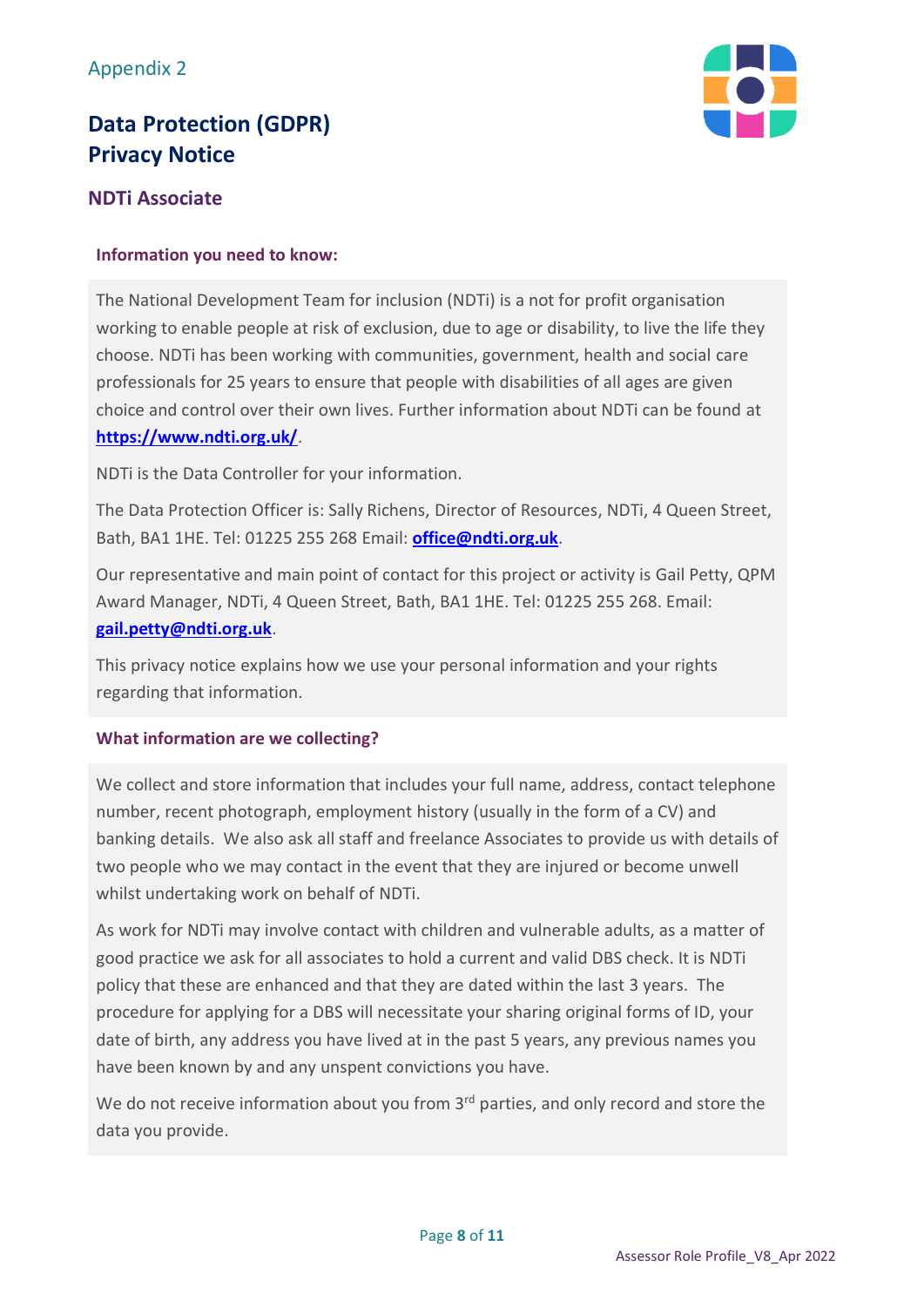## **Why are we collecting your data?**

As a freelance Associate for NDTi, we ask you to provide us with the information necessary to contract with you, effectively discharge the contract for services between all parties, promote your role as an Associate of NDTi and pay you for any work that you undertake for the organisation.

### **How will we use this data?**

We use the data you provide us to:

- Contact you about possible work that you may wish to undertake on a freelance, Associate basis
- Ensure clients who you are working with (on behalf of NDTi), or prospective clients, can get in touch with you
- Process data in order to assist you to apply for a DBS check
- Pay you for the services you provide to NDTi
- Promote your role as an Associate of NDTi on our website(s) and at relevant events and conferences
- Ensure our staff, board and wider associate team are aware of the knowledge and experience that you can bring to our work, and can therefore include/contract with you on specific projects they are planning

## **What is the legal basis for processing the data?**

Processing of the data is necessary for the performance of the contract between NDTi and the Associate (the data subject) for the provision of freelance consultancy, development support or research & evaluation services.

## **If we are sharing your data with others, who are we sharing it with?**

In agreeing to contract with NDTi as a freelance Associate, the data subject agrees that the organisation may share/disclose/place; their name, contact telephone number, email, recent picture and biography in the public domain via NDTi's website(s), or within marketing literature.

In order to discharge specific contracts/agreements, NDTi will share the data subjects name and contact data with current and potential clients and with NDTi's own staff, associates and board members.

NDTi use 3<sup>rd</sup> party services to administer DBS applications. Currently, this service is provided by Mencap or Disclosure Barring Services. Your data will be shared with one of these organisations, should we support you to apply for a current enhanced DBS.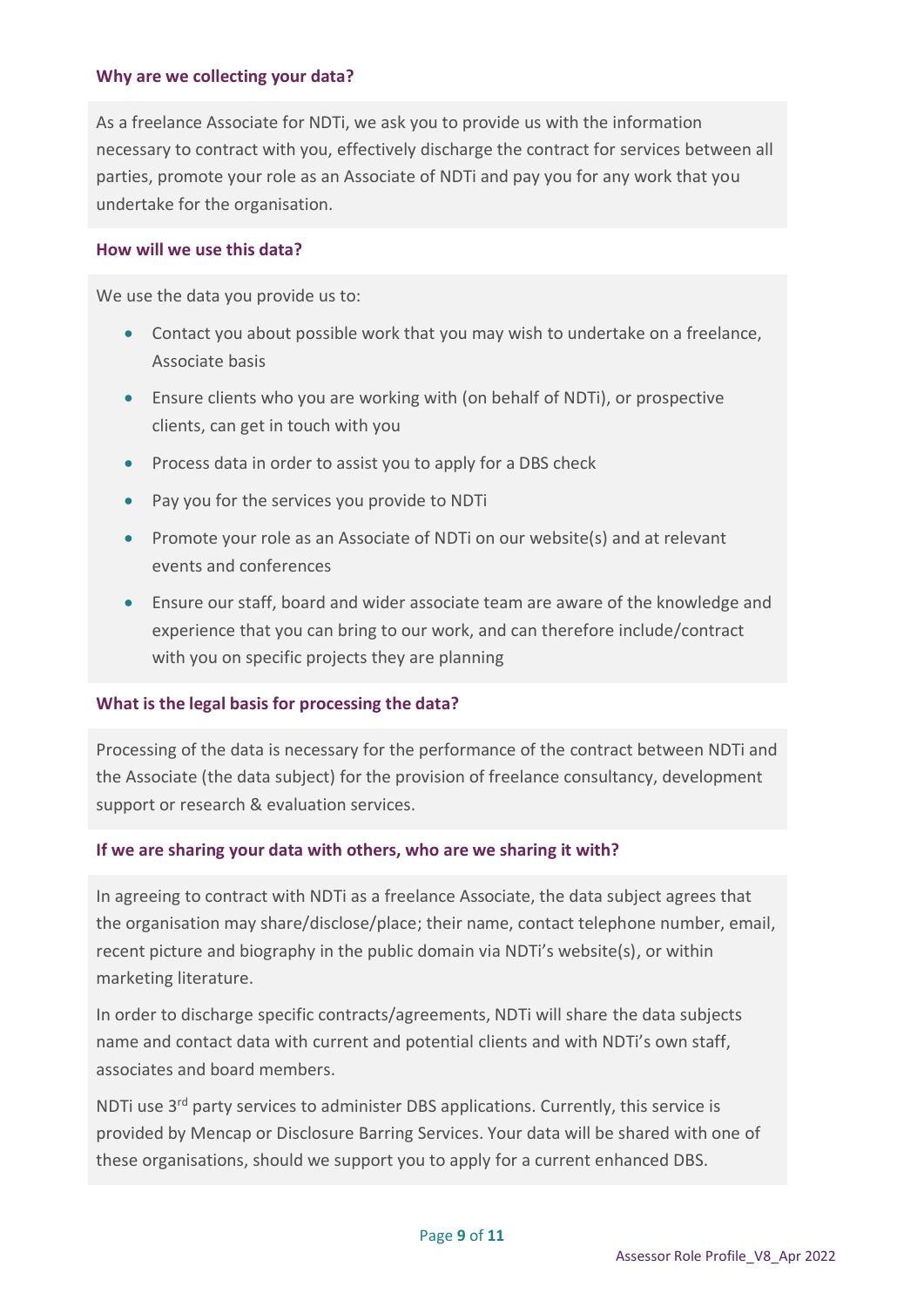## **How long will we hold your data?**

Data, records and hard-copy information provided specifically to expedite a DBS check; i.e. copies of ID documents, personal records or mail, will be deleted in full on completion of the DBS check.

In all other circumstances, your data will be held whilst you continue to undertake freelance contracted services on behalf of NDTi, and for a period of 3 years thereafter.

After this time, your data will be removed from our secure systems and all records containing your personal data will be deleted.

## **How will we ensure your data is safe?**

Data, other than that which the data subject agrees may be placed in the public domain, will be stored electronically on NDTi's secure server. Access to banking details, financial information or personal/sensitive data we hold about you will be restricted, on a need to know basis, and only key personnel will be able to access it. All files containing confidential personal data will be password protected.

### **What are your rights and how can you enforce them?**

Your rights are detailed below. You can exercise your rights at any time, by making a request to NDTi's Data Protection Officer either verbally or in writing.

## • **The right to be informed**

We must provide you with information including: our purposes for processing your personal data, how long we intent to keep your personal data, and who, if anyone, we will share it with.

## • **The right of access**

NDTi have processes in place to ensure that we respond to a subject access request without undue delay and within one month of receipt.

#### • **The right to rectification**

You have a right to have inaccurate personal data we hold about you rectified, or completed if it is incomplete.

We have one calendar month to respond to your request. In certain circumstances we can refuse a request for rectification.

#### • **The right to erasure**

You can ask that we erase your personal data.